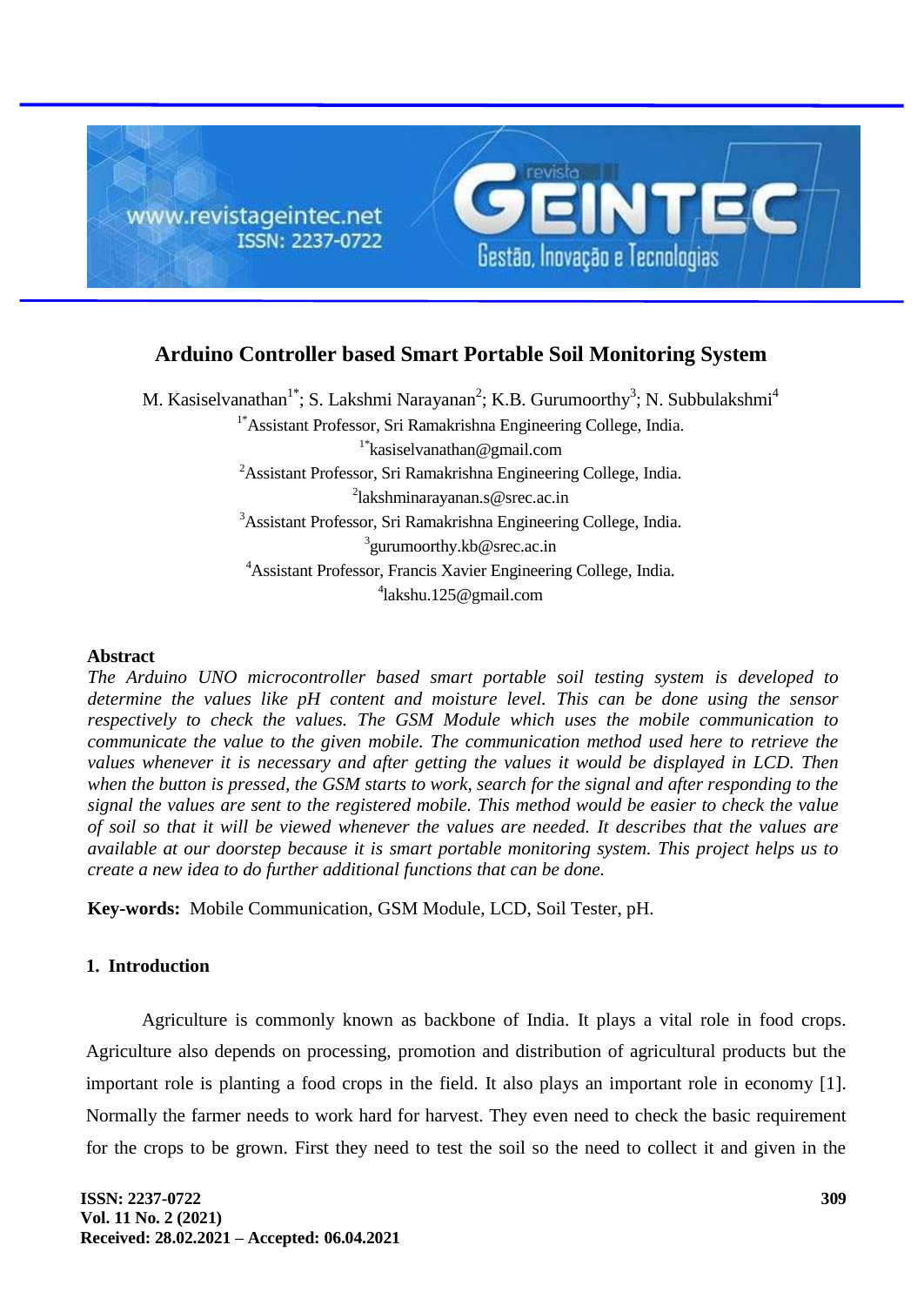agricultural university for the result. The result is obtained after a week. Since it is a long process the farmer need to wait for some days [2-4].

To make easier and to obtain the result a portable device is made to check the value of the moisture content and pH level at the instant time. Since there are some devices to do these things we make it as portable so that we will be very glad to share with the farmers [5]. We feel happy when a device invented related to agriculture. This portable device can be used to identify the value of any kind of soil under certain surroundings [6]. These instant values can also be stored in mobile using device named, GSM Module. The mobile communication plays an important role in day to day life and hence this helps the device to store and retrieve the values measured [7-9].

The device is made with less number of components and portable, it is also cost efficient. So this device may find a good place in a market level. So that many farmers find to get the device and use it so that they no need to wait for several days to obtain the result. To assess the value of the moisture content and pH value, we must ensure,

- i. The correct setup of the device.
- ii. Check the environmental condition.
- iii. Soil sample to be tested etc.

By these requirements we will find the value that need to be measured.

## **2. Methods**

#### **A. Soil Sample Collection**

Five soil samples were collected for the purpose. Samples were collected from different fields that vary in color, slope, drainage, and the type of agricultural practices used. It was ensured that samples collected in the standing crop were collected at the depth of 15 cm for shallow rooted crops and at the depth of 30 cm for deep rooted crops.

#### **B. Soil Sensing**

The basic component of any soil needed to be tested is moisture and pH. Knowing the moisture level and pH value of any soil can help in determining the crop to be planted and also the fertilizer up to an extent. For this purpose, soil moisture sensor and pH sensor is used. The pH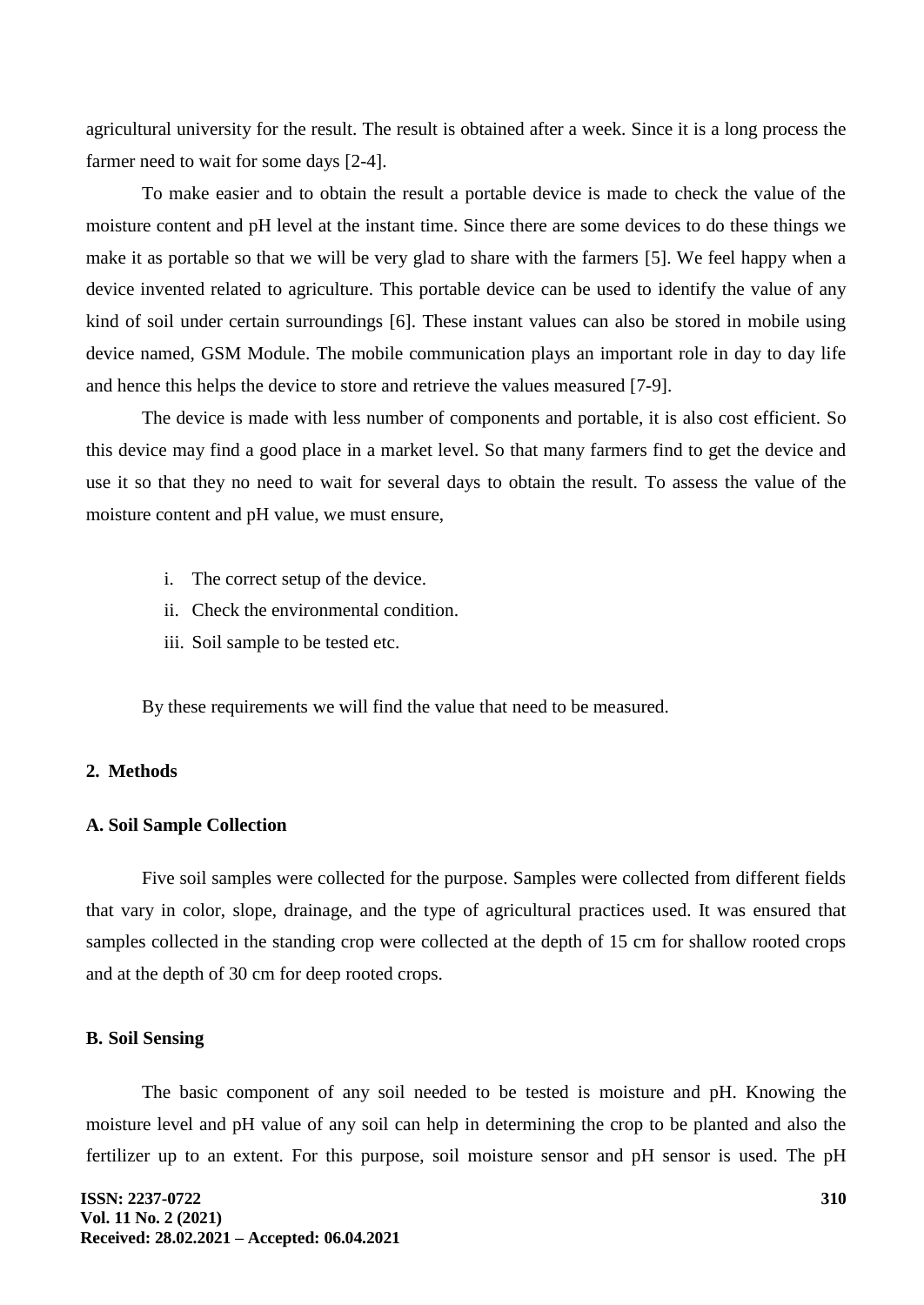measured can be used to determine the acidity of the soil. The output from the soil sensor helps us to know how moist the soil is.

### **C. Processing and Interpretation of Results**

Arduino UNO is used to integrate the sensors, LCD Display and the GSM. Here the GSM is used send the output as a message to mobile number of the user. The output from the sensors is given to the two input pins of the Arduino UNO board. The software used is Embedded C. The Arduino board is programmed such that as soon as the sensors are in contact with the soil surface the detected values are simultaneously displayed on the LCD display without any delay. Since it takes a few seconds to get a stable value, the output keeps oscillating since the sensor detects an accurate value. When a stable output is seen, the output can be sent to the mobile number of the user. This is made possible with the help of a button integrated with the Arduino UNO board and the GSM module. On pressing the button after the attainment of a stable output, the output is sent as a message to the user.

#### **3. Components**

The block diagram of the Soil tester is shown in figure. 1. This portable device contains simple components like Arduino, LCD display, GSM Module, sensors namely moisture level sensor and pH sensor and a key. All the components are connected as per the block diagram and so it works correctly.

When the components are connected and the power supply is given the device starts to work their respective functions and intimate us the value that is needed. As soon as the result is obtained it is also send to registered mobile. Since it is a simple device we no need to spend a huge expenses on it.

The prototype shown in figure.2 describes the perfect connection of the device.

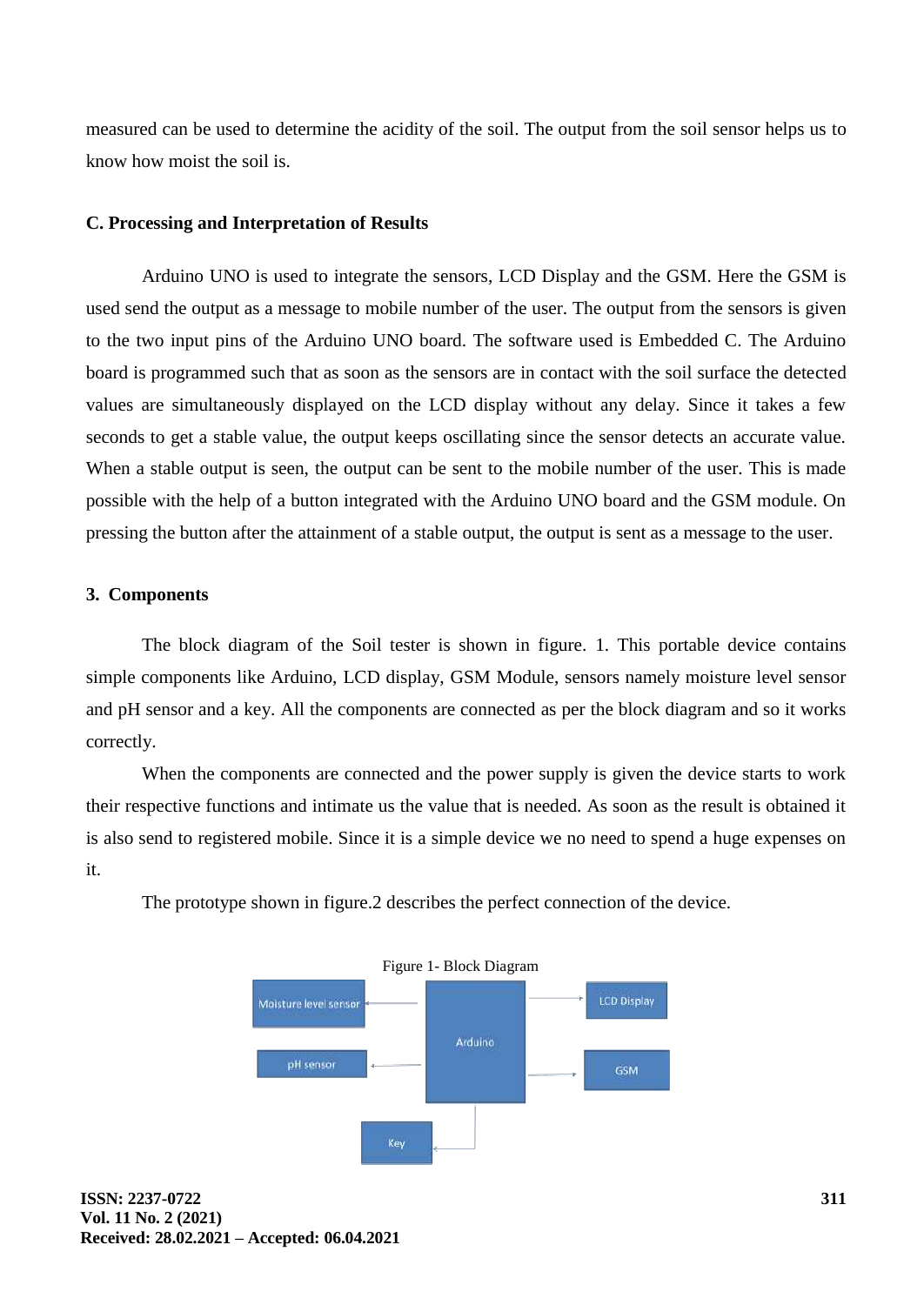Figure 2- Prototype of Soil Tester



#### **4. Result and Discussion**

The portable soil tester works perfectly, when the power supply is given. The Arduino is the major element in this project. Arduino controls other components based on the program dumped inside it using embedded c. As soon the power supply is given, Arduino sends signal to sensors and the moisture content and pH value is measured using moisture level sensor and pH sensor respectively. Then Arduino helps to display the output in LCD display as shown in figure.3. It also controls GSM to send the message to the respective mobile when the key is pressed.



Figure 3- LCD Display

When the key is pressed we can see in the LCD as sending message and at last the message is sent to the mobile that we have registered. We use embedded c to program the Arduino and so it works and per the comments we give. The message received in the device us shown in figure. 4. In the program we should give the mobile number to store the values and retrieve it whenever we want.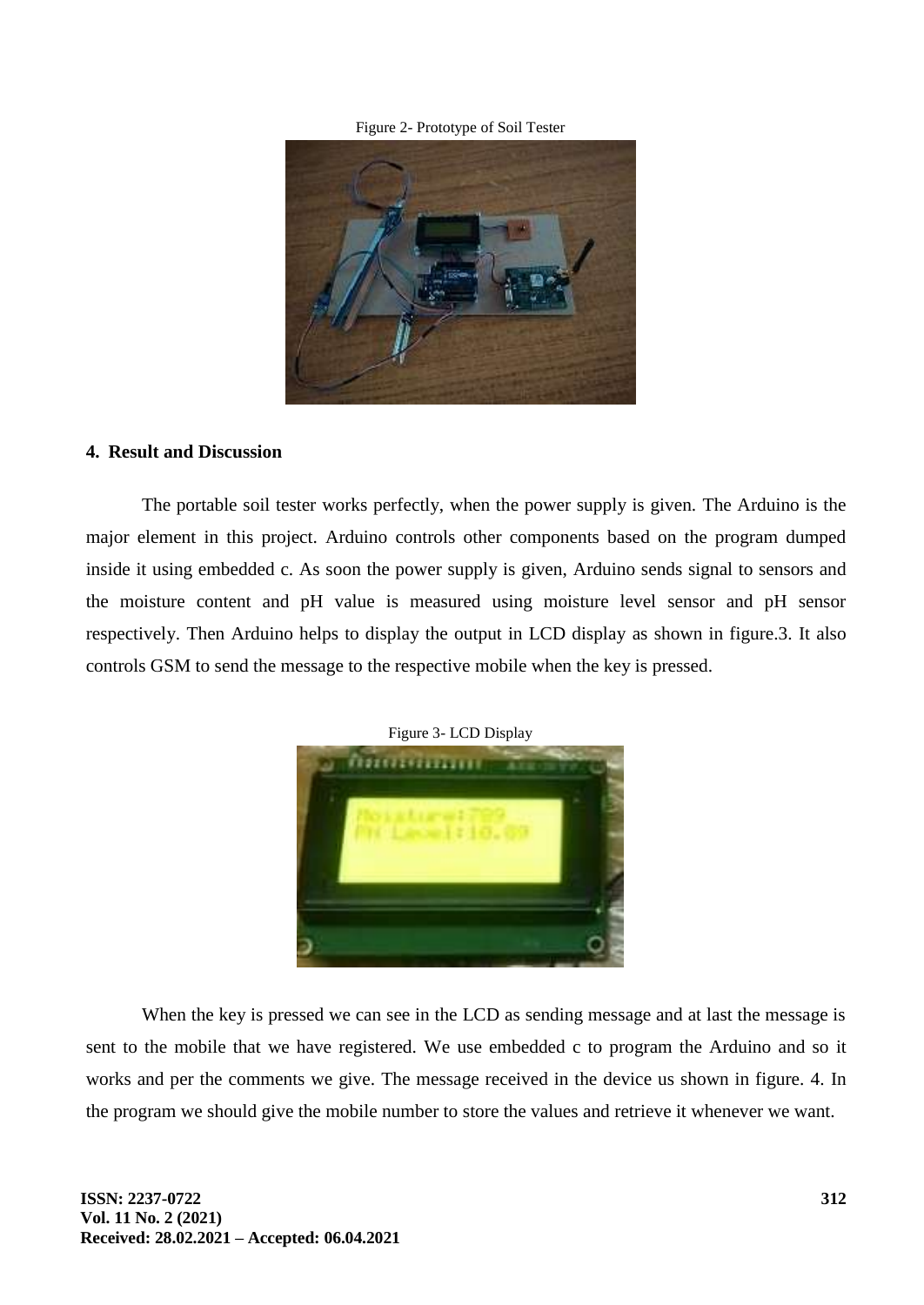| Figure 4- Result Received in Message<br>+919444688772 India    |  |
|----------------------------------------------------------------|--|
| Agriculture Soil Monitoring<br>Moisture:788<br>PH Level:9.93,  |  |
| Agriculture Soil Monitoring<br>Moisture:296<br>PH Level:18.42  |  |
| Agriculture Soil Monitoring<br>Moisture:832<br>PH Level:10.15  |  |
| Agriculture Soil Monitoring<br>Moisture:644<br>PH Level: 12.73 |  |
| Agriculture Soil Monitoring<br>Moisture:800<br>PH Level:10.78  |  |
| Text message                                                   |  |

# **5. Conclusion**

The portable soil tester is an efficient method of instant soil testing with the use of sensors. The use of GSM makes the project more useful by sending the message as output to the user. Since this device is cost efficient every farmer will be able to buy. Though the device has both advantages and disadvantages, while comparing the advantages are more and so it has a unique place in market.

### **References**

Akshay, S., Sonali, S., Mahesh, P., & Omkar, J. (2018). Soil nutrient identification using Arduino and electrochemical sensor. *International Research Journal of Engineering and Technology [IRJET], 5*(2), 1327-1329.

Chaithra, N.T., Nagarathna, & Kumar, N. (2019). Measurable Nutrients and Available Sensors to Design a Soil Tester with Crop recommendation. *IOSR Journal of Computer Engineering, 21*(2), 17-22.

Sindhuja, R., & Krithiga, B. (2017). Soil nutrient identification using Arduino. *Asian Journal of Applied Science and Technology (AJAST), 1*(4), 40-42.